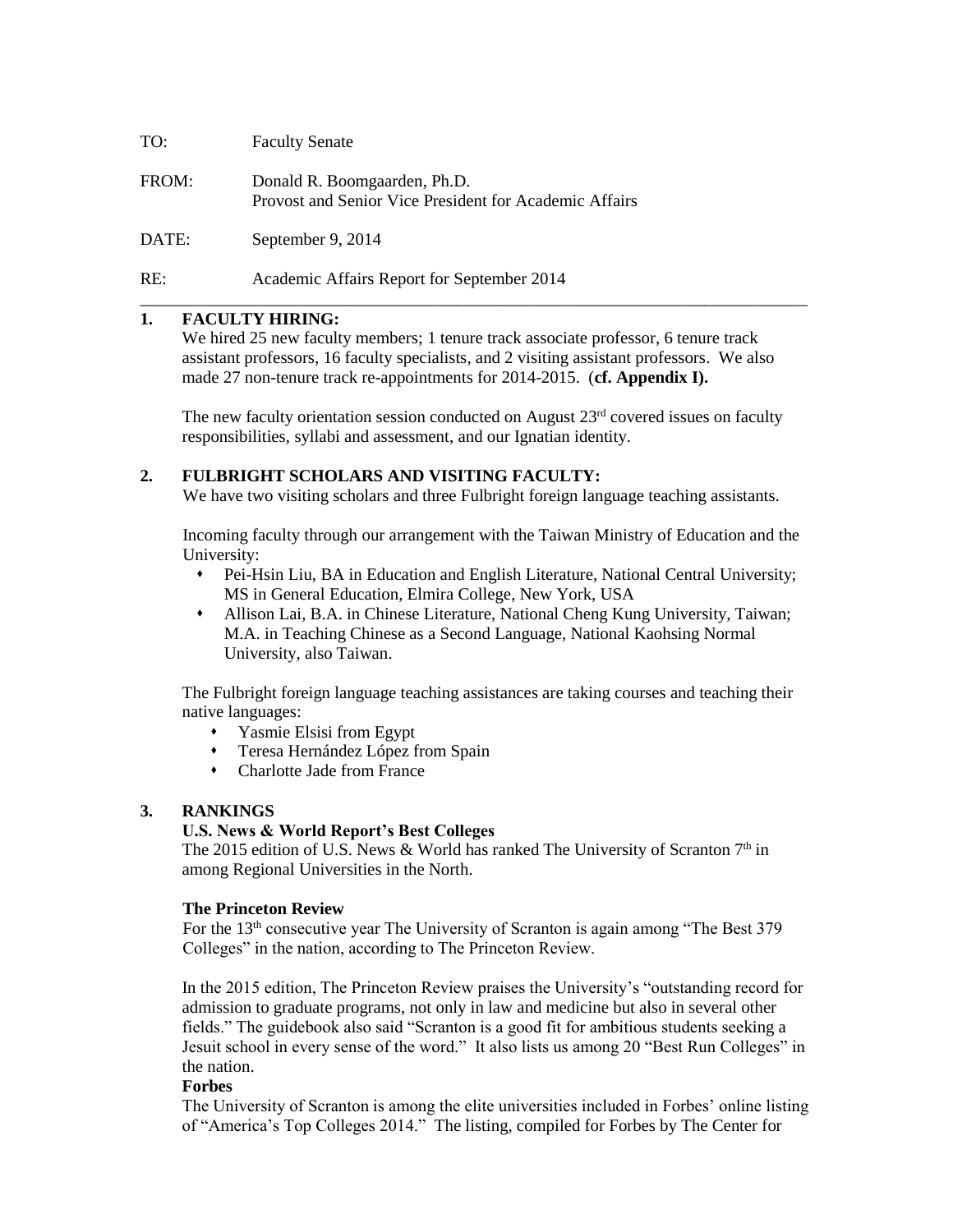College Affordability and Productivity, ranked the University No. 265 among the 650 universities in the nation. The ranking is based on data intended to evaluate a school's "output" or "return on investment."

The University is among just 39 colleges in Pennsylvania and 25 Jesuit universities to make the national ranking. This is the seventh consecutive year that the University has been **listed** 

The University ranked No. 192 in Forbes list of the "Top Private Colleges in America," and No. 103 among the "Top Colleges in the Northeast."

# **4. FACULTY DEVELOPMENT:**

#### **Faculty Grants:**

During the 2013-2014 academic year the following grants were awarded to our faculty: Eight Intersession Grants; Eight Summer Grants; Two Clavius Grants; and Four University of Scranton/Marywood Cooperative Grants

#### **Faculty Travel:**

Faculty Travel funds supported 170 faculty traveling to 246 conferences in 2013-2014.

#### **Sabbaticals:**

The following faculty will be taking sabbaticals during the 2014-2015 academic year:

| <b>Fall 2014</b>            |
|-----------------------------|
| Cyrus Olsen                 |
| Masood Otarod               |
| <b>Krzysztof Plotka</b>     |
| Carl Schaffer               |
| Robert Shaffern             |
| Andrew LaZella (Pre-Tenure) |

**Academic Year 2013-2014** Illeana Szymanski Janice Voltzow

**Spring 2014** Bryan Burnham Darryl DeMarzio David Dzurec Deborah Gougeon Riaz Hussain Nathan Lefler Eric Plumer

**Intersession/Summer 2015** Kristen Yarmey

#### **5. ACADEMIC AFFAIRS UPDATES: The Office of Educational Assessment**

The Office of Educational Assessment (OEA) was established in July as a resource for faculty to facilitate the assessment of student learning. The OEA Director, Dr. Mary Jane DiMattio (Nursing), and the five Faculty Assessment Fellows worked through the summer to prepare a work plan to identify institutional assessment priorities and timelines for the coming academic year. Continuing Fellows are Dr. Linda Ledford-Miller (World Languages) and Dr. John Deak (Chemistry); the new Fellows are Harry Dammer (Sociology/Criminal Justice), Satyajit Ghosh (Economics), and Vanessa Talarico (Education). The 5<sup>th</sup> Floor of O'Hara Hall is the home of the OEA and will serve as a resource and meeting area for faculty seeking support in assessment activities. The OEA will offer assistance to departments and faculty to ensure that the University will be able to assess student learning in a sustainable and effective way.

Five Faculty senate representatives will serve on the OEA - Assessment Advisory Committee (AAC) to inform and support the activities of the new office. The faculty representatives are: Debra Miller (Physical Therapy), Tom Hogan (Psychology), Stacy Smulowitz (Communications), Robyn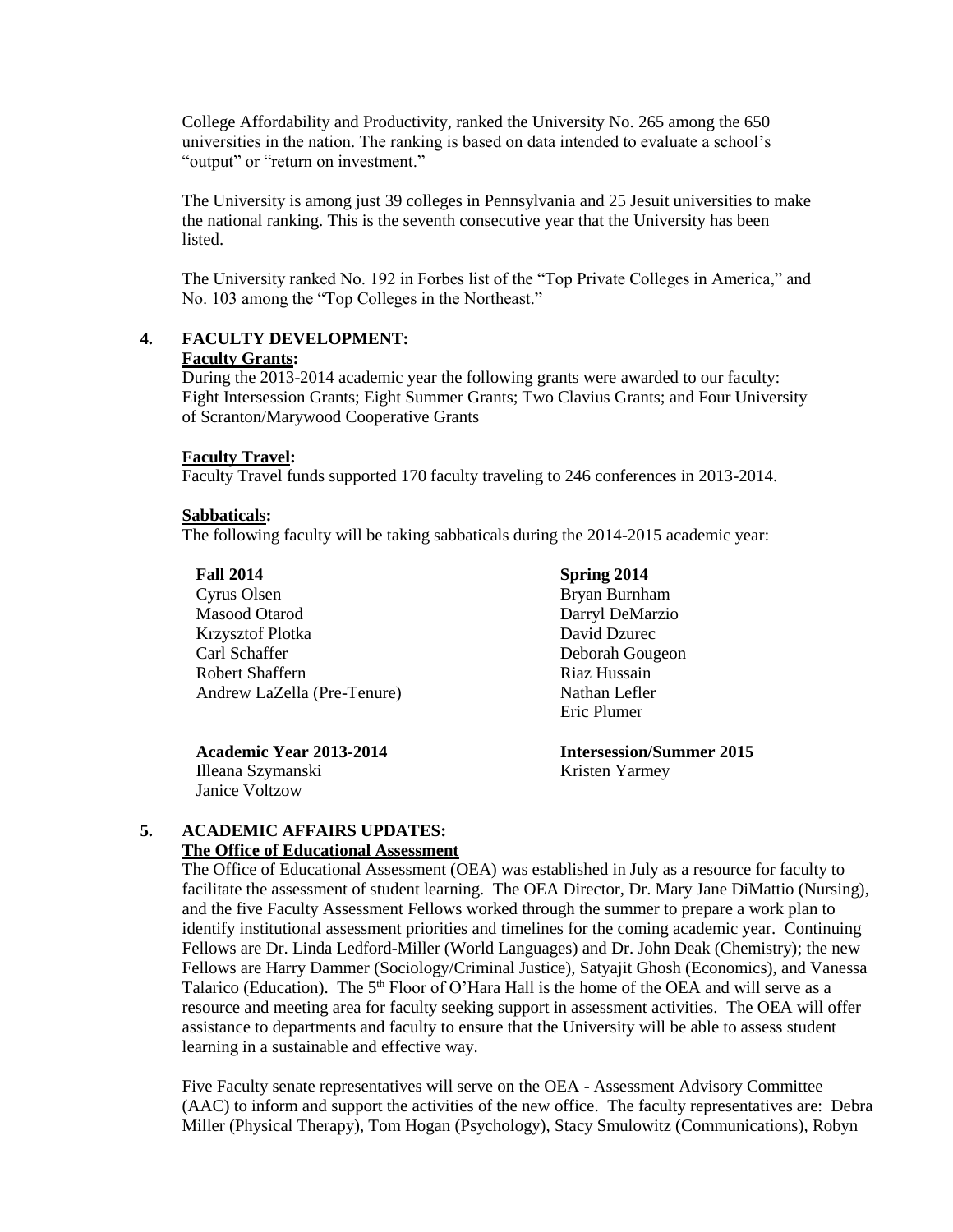Lawrence (Accounting), and Bonnie Oldham (Library). With support from Dr. Mary Goldschmidt in CTLE, several summer assessment workshops were offered to faculty, and Dr. DiMattio and Dr. Harrington presented on the topic of the "OEA and assessment" at the annual academic department chairperson's retreat.

Since mid-April, a faculty committee worked closely with Dr. Linda Ledford-Miller, Faculty Assessment Fellow and Ms. Kate Yerkes, Middle States Liaison, in the preparation of the Monitoring Report to document the University's response to the Middle States Warning, and to demonstrate our ability to meet the requirements of Standard 14. The report, submitted on August  $28<sup>th</sup>$ , will be followed by a site visit from the Middle States team on September 15-16. The report will be posted to the my.scranton portal.

#### **Changes to Committees**

With the new reporting structure that Father Quinn announced over the summer, I have made some changes to committees that I chair. The Provost's Council membership has expanded to include the vice provosts, associate provosts, assistant provost, deans, and registrar. What was the Provost's Council is now the Dean's Group and includes the associate provosts, deans and the registrar.

#### **Chairperson List**

A retreat for department chairs held on August 22nd included presentations by Mr. Steinmetz, on the University's current and future financial situation, Dr. Harrington on assessment, and Mr. Zaboski on enrollment, followed by a breakout session where department leadership and finances, international education, and thoughts at department level assessment were the topics. After reports from each group on their breakout session the chairs had a working lunch with the deans. For a list of the Chairpersons for 2014-2015 **(cf. Appendix II)**

#### **Brown Bag Lunches:**

Brown Bag Lunches have been scheduled for September 25, October 21, November 18, February 17, March 24 and April 21. They are scheduled from 11:45 a.m. to 12:45 p.m. in the Provost Conference. A light lunch is provided. My office sends out a notice to full-time faculty announcing the topic of each luncheon and a reminder of the date. Suggestions for topics are welcome.

#### **Book Read and Dinner**

The discussion/dinner will be held on Tuesday, October 21, 2014 at 5:30 pm in the DeNaples Center Room 406. The event will begin with cocktails at 5:30 pm, dinner at 6:00 pm, followed by the book discussion.

#### **Colleges**

#### **Panuska College of Professional Studies**

- The Department of Occupational Therapy received a 10 year accreditation from ACOTE. There were no areas of noncompliance noted. Congratulations to the OT faculty and staff for a successful outcome. The Report of the Accreditation Council (RAC) is viewable at: <https://acote.aota.org/programs/2274/report>
- The CACREP Board met and reviewed the programs under the 2009 CACREP Standards and made the following decisions:

Clinical Mental Health Counseling (M.S. degree)

Accredited: Two-Year Period with Conditions through October 2016 School Counseling (M.S. degree)

Accredited: Two-Year Period with Conditions through October 2016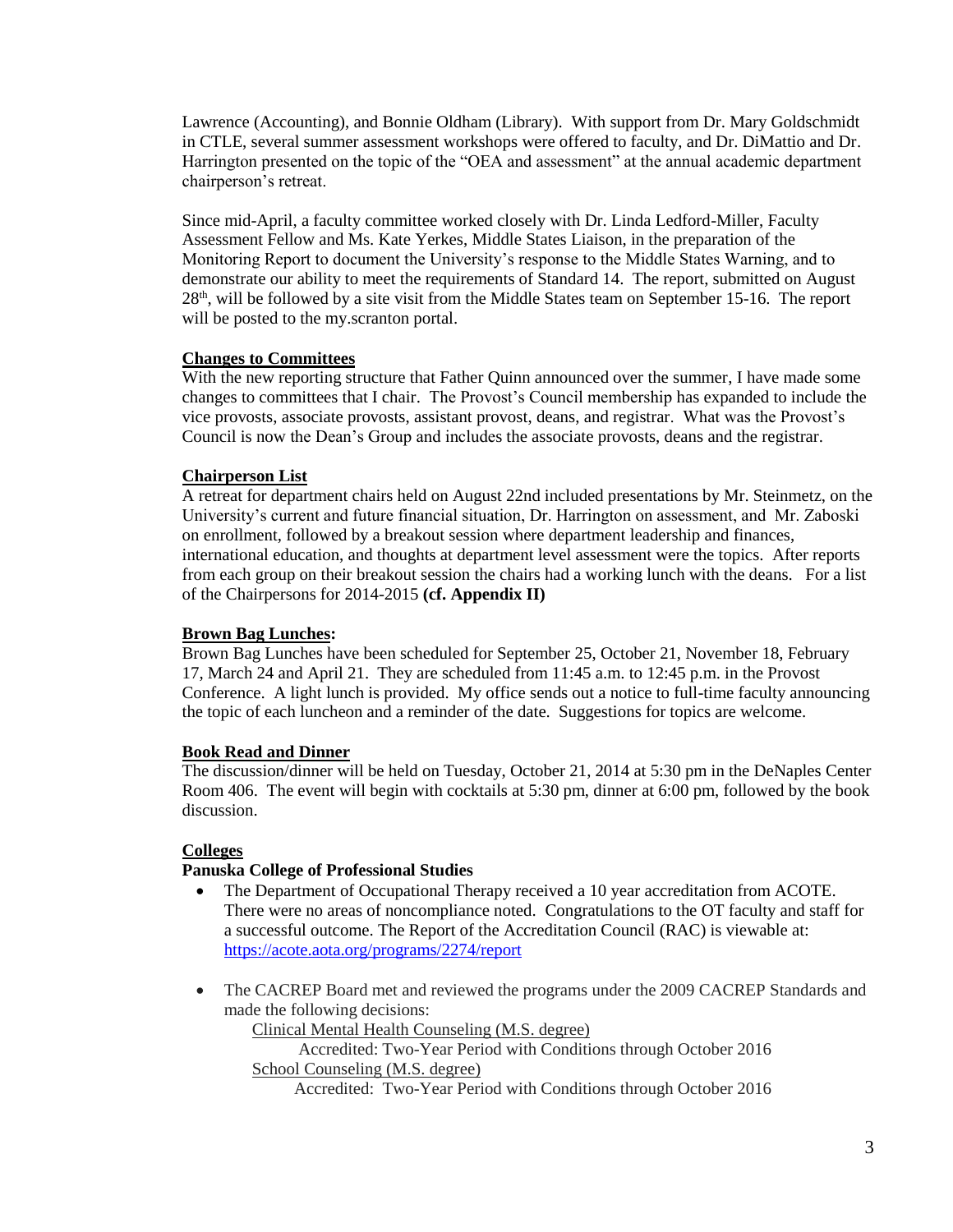- The 13<sup>th</sup> Annual Northeastern U.S. Conference on disability will be held on October 29, 2014. This year's conference title is Faith, Family & Future: Rehabilitation *with* Results—A conference on employment, transition and independent living.
- On August 8, 2014, PCPS held an Assessment Seminar for faculty and staff with Dr. Lance Tomei, President and CEO, LT Consulting LLC (Educational Assessment, Accountability and Accreditation). Dr. Tomei reviewed the PCPS assessment plan and provided input and guidance to the college. You may review the video at [http://youtu.be/YetAk6X5-5c.](http://youtu.be/YetAk6X5-5c) Dr. Tomei graciously shared his assessment materials from the seminar. Materials were distributed to all PCPS faculty and staff.

#### **College of Arts and Sciences**

 On August 19, 2014 Fr. Kevin Quinn, S.J., and Director General Paul Wen-Liang Chang of Taipei Economic and Cultural Office in New York signed a Memorandum of Understanding to launch a \$100,000 project for the University of Scranton. This is the second year of collaboration between the University of Scranton and the government of the Republic of China (Taiwan). This competitive grant will bring unique film screenings, lectures, seminars, workshops and performances to the area.

#### **6. PROVOST EVENTS AND DEADLINES: Intersession Grants Proposals:**

The deadline for submission of Intersession Grant Proposals is October 6, 2014.

#### **Rank and Tenure:**

The timeline for application for rank or tenure was distributed the first week of school and is available on the Provost's website. The deadline for faculty members to inform my office of her or his intent to apply is Friday, September  $26<sup>th</sup>$  and dossiers are due on Friday, October  $31<sup>st</sup>$ . A public meeting designed to inform faculty of the rank and tenure policies and procedures will be held on Tuesday, September 23rd at noon in the Provost's Conference Room.

#### **7. RESEARCH SERVICES: Oversight of the ORSP**

Administrative oversight of the ORSP will continue under the Associate Provost for International Education (formerly Associate Provost for Academic Affairs) during the 2014-15 academic year. Responsibilities for ORSP will be moved to the Associate Provost for Educational Effectiveness beginning in summer 2015.

#### **Faculty Research Committee**

The committee will be administered within the Office of the Provost during AY in 2014-15 in order to accommodate certain staffing pressures within the ORSP. Questions about the FRC, the internal research grant program, the sabbatical program, or any other aspect of the FRC should be directed to J. Dreisbach, Associate Provost for International Education or Ms. Linda Walsh, Clerical Assistant in the Office of the Provost. Meeting dates and membership for the FRC are published under the provost website (see research services).

#### **ORSP Compliance Committees**

For the list of ORSP committees and meeting dates see the provost's web site (see research services). <http://www.scranton.edu/academics/provost/>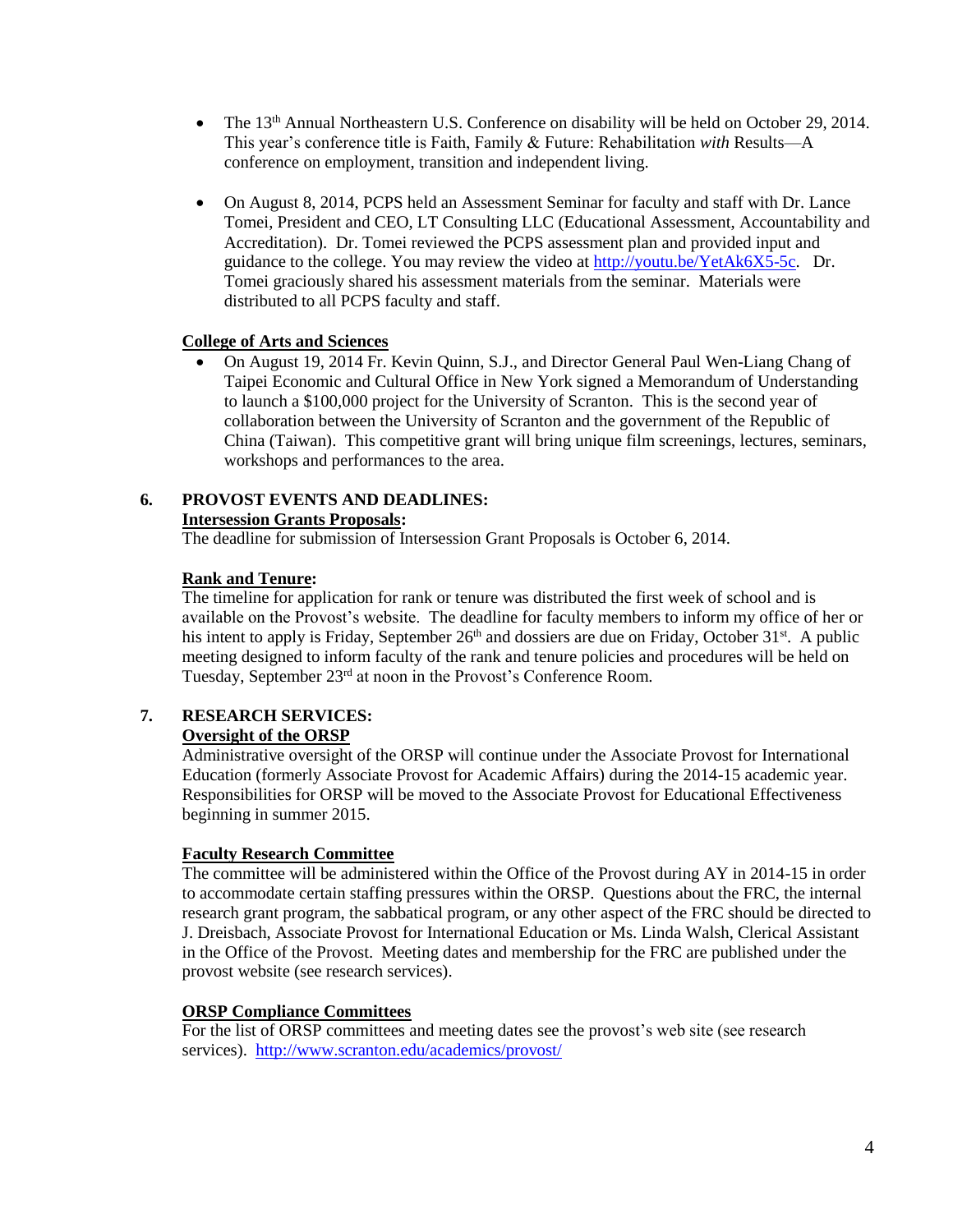#### **Summer Presidential Scholarships were awarded for summer 2014.**

- Natalie Ceresnak (Robert Smith) *"The Influence of Climate on Spring Migration Timing for Landbirds Using Habitats in Northeastern Pennsylvania."*
- Patrick Fricke of Factoryville (Michael Fennie) *- "A Green Approach to Oxazole Synthesis."*
- Francis George (Jakub Jasinski) *"Non-Isomorphic Models of First-Order Theories."*
- Elizabeth Joyce (Marc Seid) *"Ommatidium Structure and Development in Heliconius Butterflies."*
- Kaitlyn Kolzow (George Gomez) "*The Effects of Hypoxia and Hyperoxia on the Morphology of the Cytoskeleton of Neuronal Retina."*
- Nicole McAndrew (George Gomez) *"The Intracellular Mechanisms of Retinoic Acid and Cancer Cell Differentiation."*

#### **8. INTERNATIONAL PROGRAMS AND SERVICES: International Student and Scholar Services**

Sixty-one new international students from 13 different countries arrived on campus in fall 2014. Of these, 33 are degree-seeking students (27 graduate students and 6 undergraduate students) and 24 are exchange students (4 graduate programs and 24 undergraduate programs).

#### **Study Abroad**

Twenty-four University students are studying abroad in fall 2014 (one of these will be abroad, in Copenhagen, for AY 2014-15). They are at 10 different countries and represent 19 different major programs within the University.

#### **Campus Internationalization**

The task force to examine "internationalizing "the University began its conversations in spring 2014. These will continue in 2014-15 with a report expected later in spring 2015. Faculty representatives are: Dr. Ann Pang-White, Dr. Linda Ledford-Miller, Dr. Daniel West and Dr. Susan Trussler.

#### **9. CONFERENCE COMMITTEE ON CURRICULUM**

• Proposal Reviews

The CCC approved 12 proposals in AY 2013-14 and June 2014. These included 5 proposals submitted for the EP (digital and oral) requirements.

 Assessment of the general education curriculum proceeded with a focus on assessment of the required courses and required course sequences. Assessment of the distribution requirements in the GE curriculum involved course-based assessment in 2013-14. A summary report and GE goals and learning outcomes map was produced and is available through the Office of Institutional Effectiveness.

#### **11. SUSTAINABILITY:**

#### **Sustainability Task Force Workshop:**

In May 29, 2014, the tenth sustainability workshop was conducted with 8 faculty from the University of Scranton and 3 faculty from Widener University participating. The purpose of the workshop is to enhance teaching and engagement with sustainability issues by infusing sustainability into the curriculum at the University of Scranton. To date, 88 University of Scranton faculty have participated in the workshop across many disciplines.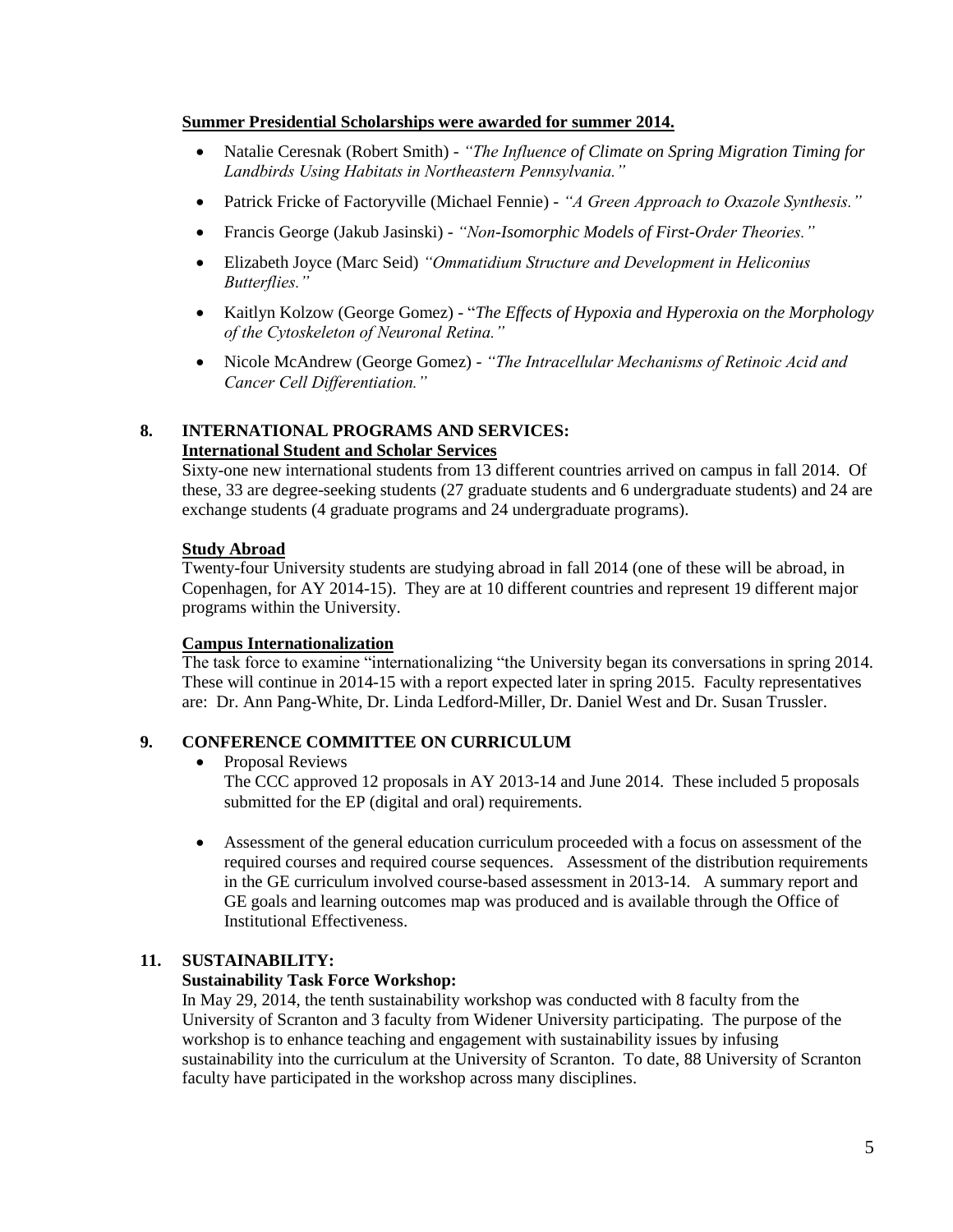### **12. EDUCATION FOR JUSTICE:**

**The 2014-15 Annual Theme is Torture:** The Catechism of the Catholic Church (CCC 2297) states "Torture which uses physical or moral violence to extract confessions, punish the guilty, frighten opponents, or satisfy hatred is contrary to respect for the person and for human dignity." Thirty years ago, the international community took a stand against torture when the Convention Against Torture was adopted by the United Nations. Unfortunately, many Catholics, Americans, and countries that have signed on to the ban have continued to employ or support torture against their own people and against people of other nations. We ask you to consider: Where do you stand on torture?

#### **13. SENIOR FELLOW FOR INTERNATIONAL, CULTURAL, AND CIVIC PROJECTS:**

As Senior Fellow for International, Civic and Cultural Projects

- Travel in Summer 2014
	- a. Co-organized and co-moderated a roundtable discussion for academics in Bethlehem, Palestine on "The Role of the University in Strengthening democracy and Civil society;
	- b. Participated in "Higher Education for Democratic Innovation Global Forum 2014" in Belfast, Northern Ireland, organized by the Council of Europe and the US Steering committee of the International Consortium for Higher Education, Civic Responsibility and Democracy;
	- c. Returned to Rwanda for the ninth time to launch my new book The New Rwanda II: Successes and Challenges on the Ground, highlighted by a launch of a major reading initiative in the country. The Foreign Ministry is having copies of the book delivered to all Rwandan embassies, the president's office has requested a translation of the book into the native tongue, and numerous government agencies, educational programs and ngos are using the book.
- Interdependence project

I continue to speak on interdependence to groups ranging from international students of the University to service clubs in the region. We are in the final stages of planning a community forum and reception. To take place on September 10. The subject of the forum, inspired by remarks of Pope Francis, is "The Journey from Indifference to Interdependence."

As Director of the Schemel Forum

- University for a Day will be held on September 20, with four lectures focusing on America and the World. Topics include: From Democracy to Oligarchy? Self-Love and the Future of America, given by asst. professor of Philosophy Matthew Meyer, The Rise of Constitutional Veneration given by Aziz Rana, Professor or Law, Cornell Law School, Novel Perspectives on our New World (based on the works of internationally acclaimed author, Colum McCann) given by professor of English Stephen Whittaker and A Quest for Truth in Twitter Time given by former president of Radio Free Europe and NPR, Kevin Klose.
- Chairing Distinguished Author Award event, co-presented by the Friends of the Weinberg Library and The Schemel Forum, honoring Colum McCann, National Book Award recipient in 2010.
- Collaborating with several other entities to bring such distinguished speakers as New York Public Library Director of Public Programs Paul Holdengraber in conversation with Rafael Camp, MD and Poet, in collaboration with The Commonwealth Medical College, Co-founder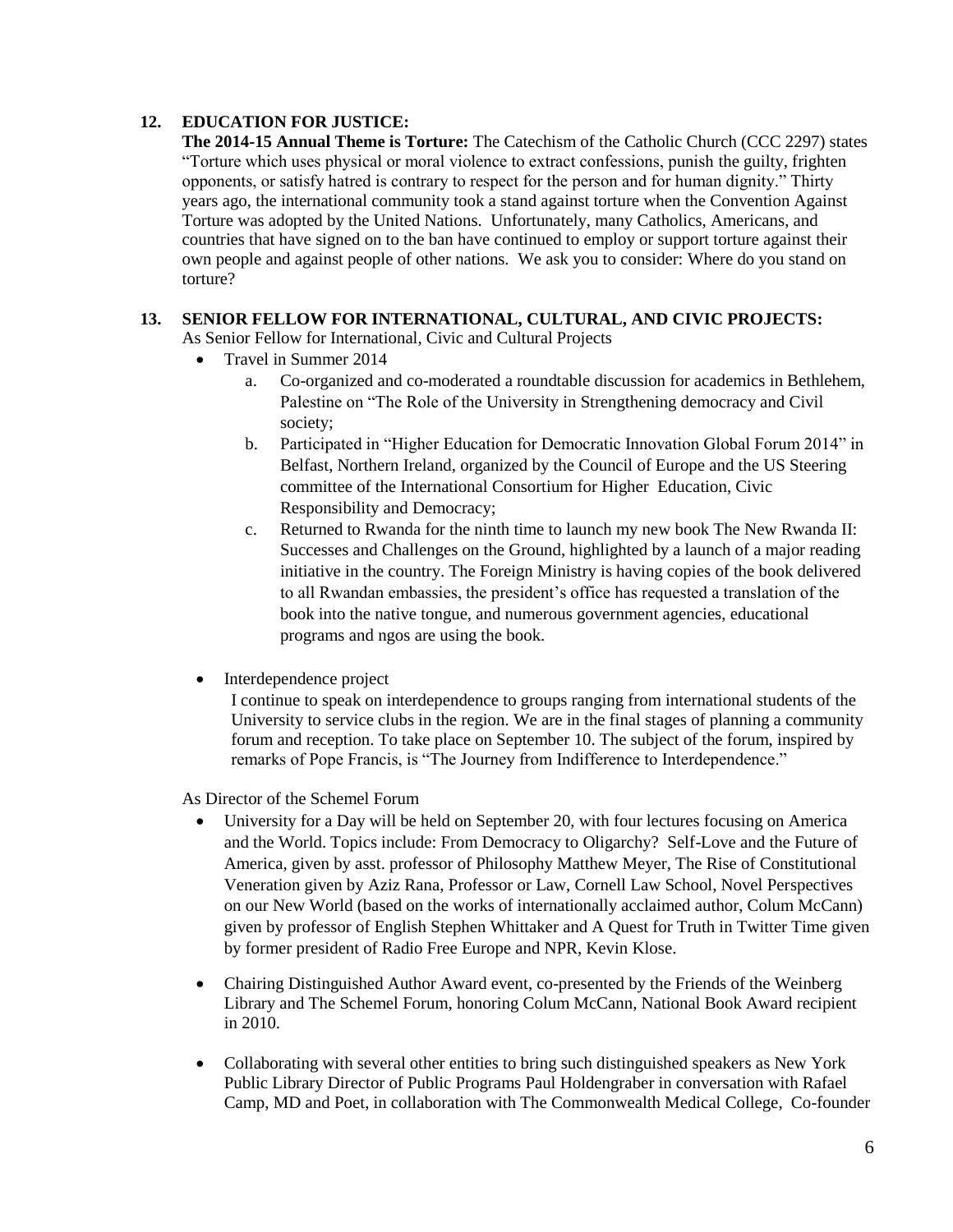of the Solidarity Movement in Poland, Adam Michnik, and president of the Heinz Endowments, Grant Oliphant, in collaboration with the Scranton Area Foundation.

#### **10. PERFORMANCE MUSIC:**

In addition to the regular weekly ensembles rehearsal schedule, student coaching, and dress rehearsals of student ensembles, as well as operational/administrative tasks of the department, the following special programs and performances were offered by the Performance Music department from September 20, 2014 through November 21, 2014.

#### **September 20, 2014**

The New York Trumpet Ensemble (Mark Gould, Director) Mark Gould, Mat Jodrell, Joseph Boga and Jon Challoner, trumpets; Kyle Athayde, piano; Dan Stein, bass

#### **September 27, 2014**

"WHAT MAKES IT GREAT?" THE GREAT AMERICAN SONGBOOK featuring Rob Kapilow (H. '09) with Magdalyn E. Boga (G. '10), soprano

## **October 8, 2014**

University of Scranton Performance Music Students

#### **October 18, 2014**

Andrew Gonzalez and Friends (Yurie Mitsuhashi, violin; Andrew Gonzalez, viola; Jiyoung Lee, cello; Christine Wu, piano)

**October 24, 2014** Timothy E. Smith, organ

#### **October 30, 2014**

The University of Scranton Jazz Ensemble with guest soloists Peter and Will Reardon-Anderson, woodwinds

#### **November 16, 2014**

The University of Scranton Concert Band with guest soloist Wycliffe Gordon (H. '06), trombone and trumpet

**November 21, 2014** The University of Scranton String Orchestra

#### **December 6, 2014**

47th ANNUAL NOEL NIGHT The University of Scranton Singers, Chamber Choir, and String Ensemble with Mark Gould, trumpet and Ron Stabinsky, piano

#### **December 14, 2014**

EMPTY STOCKING FUND BENEFIT CONCERT The Scranton Brass Orchestra (Admission: one new child's toy or piece of child's clothing or cash donation. All proceeds benefit local families in need.)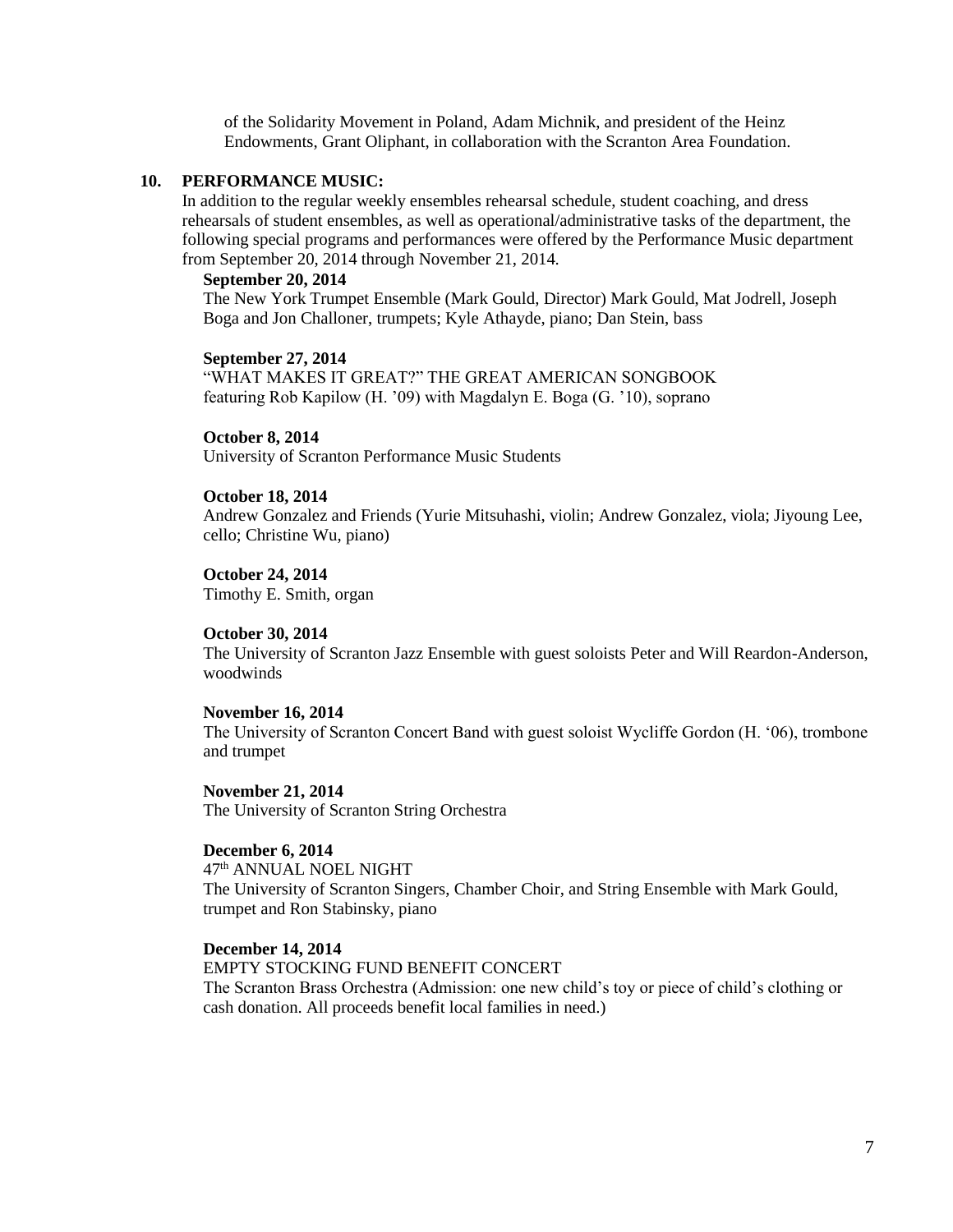#### **Appendix I**

## **New Faculty 2014-2015**

#### **FIRSTNAME LASTNAME RANK DEPARTMENT**

Michael Hundley Visiting Assistant Professor Theology/RS

Jinghan Cai Assistant Professor Economics/Finance Andreas Christopoulos Assistant Professor Economics/Finance Qian Wang Assistant Professor Exercise Science & Sport Ozgur Isil Assistant Professor Operation & Information Management Daphne Golden Assistant Professor Physical Therapy Danielle Arigo Assistant Professor Psychology Paul Sung Associate Professor Physical Therapy Vincent Marshall Faculty Specialist Biology Kristen Katchur Faculty Specialist Chemistry Katherine Purswell Faculty Specialist Counseling & Human Services Brandice Ricciardi Faculty Specialist Counseling & Human Services Catherine Richmond-Cullen Faculty Specialist Education Bianca Sabia Faculty Specialist English and Theatre Ann Culp Faculty Specialist Nursing Susan Elczyna Faculty Specialist Nursing Bernard Gilligan Faculty Specialist Nursing Mary Kovaleski Faculty Specialist Nursing Susan Scanland Faculty Specialist Nursing Cristen Walker Faculty Specialist Nursing Julia Guzman Faculty Specialist Occupational Therapy Dana Maida Faculty Specialist Physical Therapy Jennifer Schwartz Faculty Specialist Physical Therapy

Michael Costello Faculty Specialist Health Administration & Human Resources Margaret Koehler Faculty Specialist Health Administration & Human Resources John Sailors Visiting Assistant Professor Marketing, Management & Entrepreneurship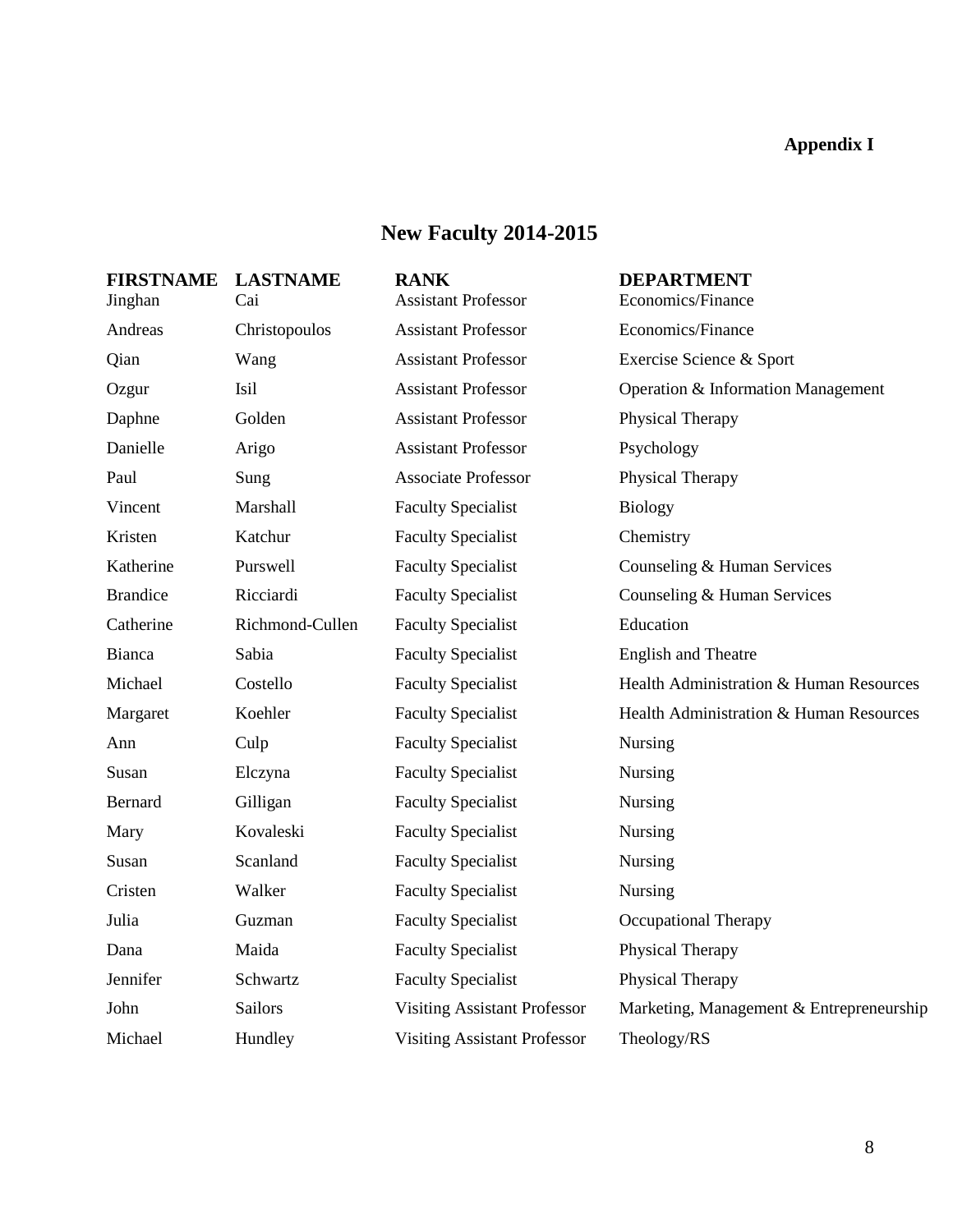## **Appendix II**

## **DEPARTMENT CHAIRPERSONS 2014-2015**

| <b>COLLEGE</b> | <b>DEPARTMENT</b>                 | <b>CHAIR</b>                    | <b>DATE OF ELECTION</b> |
|----------------|-----------------------------------|---------------------------------|-------------------------|
| CAS            | <b>Biology</b>                    | Dr. Terrence Sweeney            | 2014                    |
| CAS            | Chemistry                         | Dr. Joan Wasilewski             | 2013                    |
| CAS            | Communication                     | Dr. Matthew Reavy               | 2012                    |
| CAS            | <b>Computing Science</b>          | Prof. Richard Plishka           | 2014                    |
| CAS            | English & Theatre                 | Dr. Rebecca Beal                | 2014                    |
| CAS            | History                           | Dr. Roy Domenico                | 2012                    |
| CAS            | Latin American & Women's Studies  | Dr. Jamie Trnka                 | 2014                    |
| CAS            | Mathematics                       | Dr. Thomas Shimkus              | 2014                    |
| CAS            | Philosophy                        | Dr. Patrick Tully               | 2013                    |
| CAS            | Physics/EE                        | Dr. Christine Zakzewski         | 2014                    |
| CAS            | <b>Political Science</b>          | Dr. Michael Allison             | 2014                    |
| CAS            | Psychology                        | Dr. James Buchanan              | 2014                    |
| CAS            | <b>ROTC</b><br>(Military Science) | LTC. Lars A. Wendt<br>Appointed | 2014                    |
| CAS            | Sociology/Criminal Justice        | Dr. Harry Dammer                | 2013                    |
| CAS            | Theology/Religious Studies        | Dr. Brigid Frein                | 2014                    |
| CAS            | World Languages & Cultures        | Dr. Linda Ledford-Miller        | 2012                    |